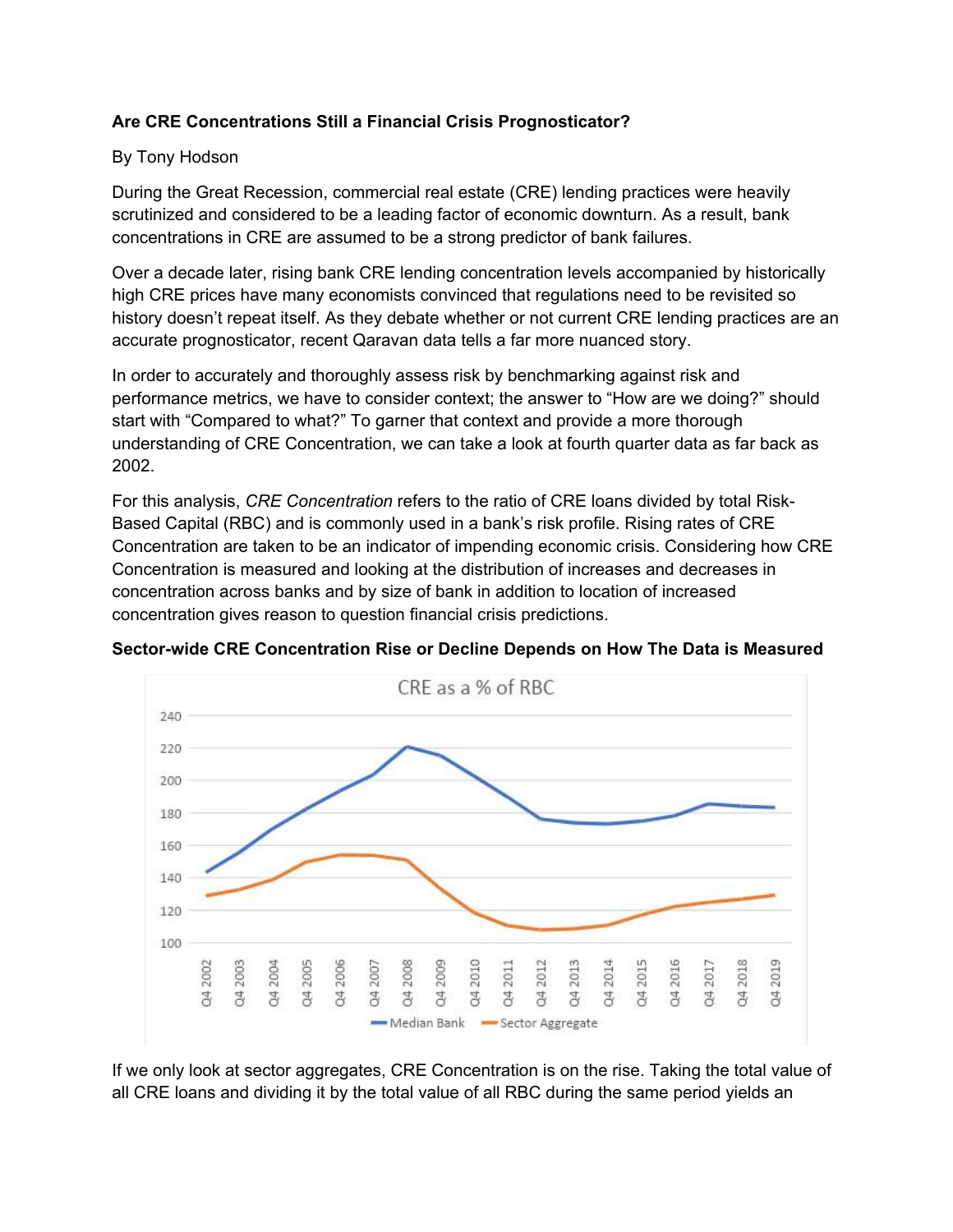aggregate ratio for the sector. While this provides a glimpse into how all the banks in a sector are performing collectively, it is not the only way to measure sector performance.

Instead, by calculating the ratio for each bank in a sector during a given period, we can identify the median value, which gives us a clearer depiction of how "the average bank," is performing within a sector and a better sense of how banks are performing individually.

At first glance, the consistently rising Sector Aggregate measurement draws concern. But the Median Bank measurement suggests that drilling down into individual bank behaviors and then comparing how banks are behaving on average draws a different picture. Taking a look at median values, we see a peak in 2017 and then a slow and steady decline.

The two measurements provide a metric for assessing the threat of economic crisis but yield surprisingly different results.



## **Increased CRE Concentrations Are Not Uniform**

The movement towards increasing CRE lending is not monolithic; for every three banks that have increased their CRE Concentration, two banks have proportionately decreased it. In other words, not all the banks are doing it, not all of them are doing it at the same frequency, and some are refraining altogether.

Looking again at CRE as a percentage of RBC between fourth quarter 2002 and fourth quarter 2019, we see a clear increase regardless of measuring in aggregate or by median. What that chart does not depict is *how many* banks are causing this rise. It leaves us asking: what's the distribution of the data across banks?

Looking at the rate of CRE Concentration changes between 2013 and 2019 while grouping a sector's banks into cohorts according to percentage rates of RBC gives us a better sense of the distribution of these changes.

The blue bars represent bank cohorts that increased CRE Concentration since 2013, whereas the orange bars represent bank cohorts that decreased CRE Concentration. While 2,965 banks have increased concentrations, 2,026 banks have decreased their concentrations. If we only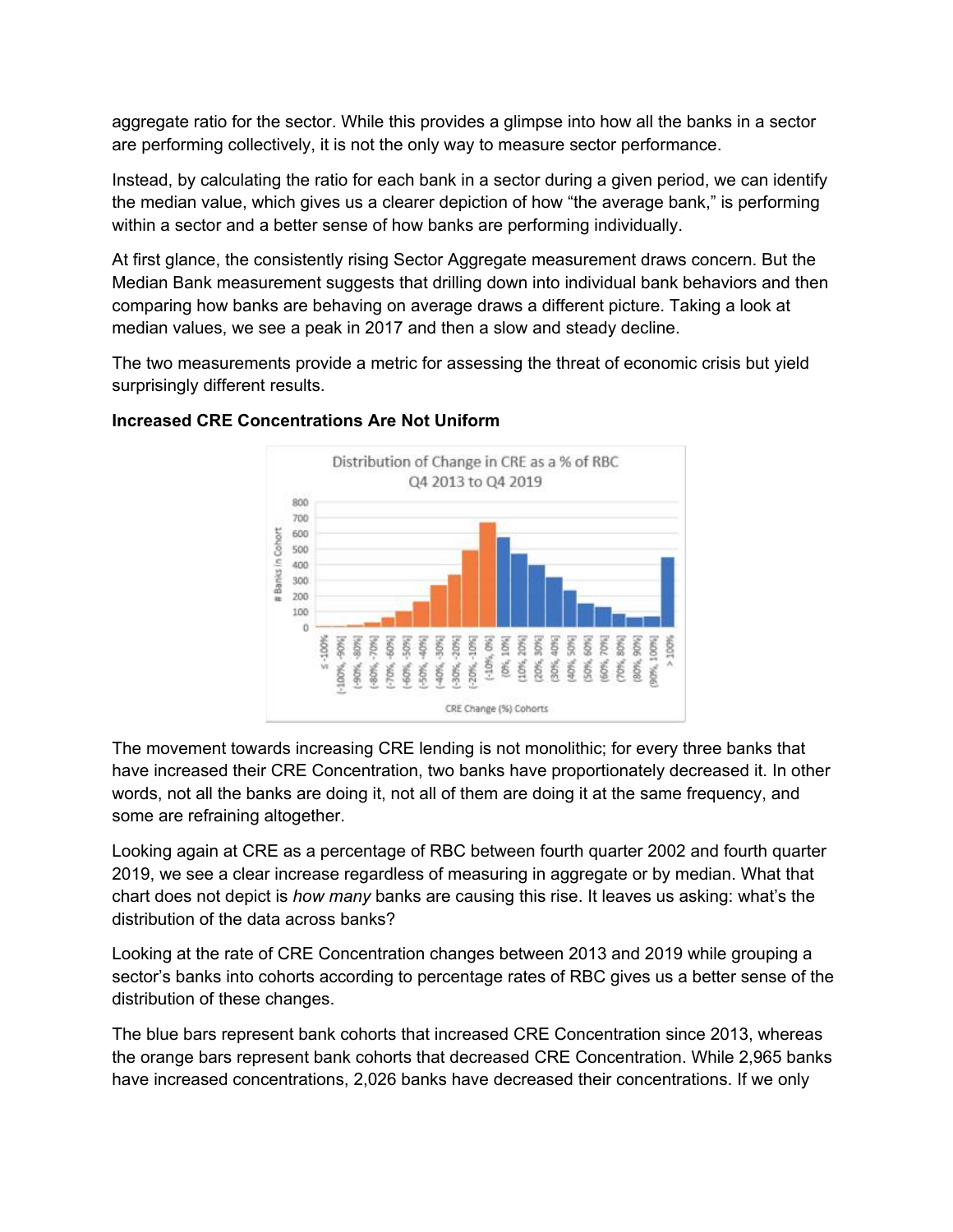considered the increases, we would fail to see that it is not quite as concerning relative to the simultaneous decreases.

Additionally, considering the rates within cohorts, we can see that while CRE Concentration is consistently on the rise, the rate of concentration increase is not evenly distributed across a sector's many banks.



Perhaps most notable are the 449 banks that more than doubled their CRE concentrations

since 2013 or who started new CRE lending programs since that time.

## **The Bigger the Bank, the Bigger the Exposure**

Having considered how we measure increased CRE Concentration and how that concentration is distributed, we still do not know if that distribution is amongst particular sizes of banks. Are only big banks increasing CRE Concentration? What are small and medium banks doing?

The chart above splits the sector's banks into ten equal groupings based on asset size. Known as *deciles*, each of these groups contains the same number of banks equal to ten percent of total banks; the decile of banks between \$3M and \$54M in assets represents the smallest 10% of banks in the sector, the decile of banks between \$1.7B and \$2.3T represent the largest 10% of banks, and each decile in between represents a similar 10% tranche of banks.

Within each decile, we're looking at the Median rate of change in CRE Concentration between the lowest point of our recent upward trend, fourth quarter 2013, and the latest data set available, fourth quarter 2019. The overall pattern across the deciles depicts a correlation between bank size and CRE Concentration in which the bigger a bank, the greater the CRE Concentration.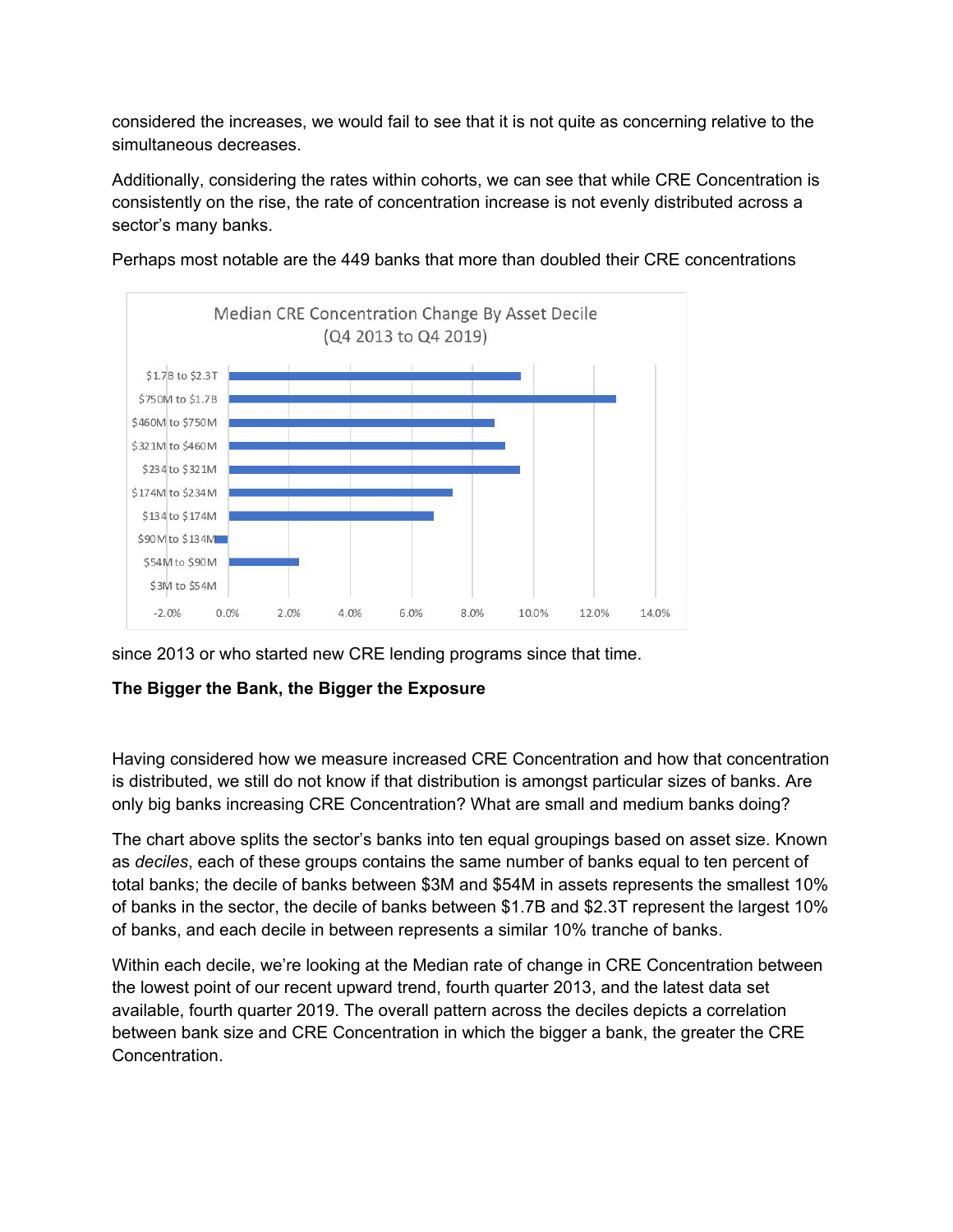Considering this trend over time, we can conclude that larger banks in the sector have been increasing CRE Concentration at a much faster rate than smaller banks. This rate to size correlation is an important consideration because it mirrors a pattern observed in the run up to the last financial crisis: the vast majority of smaller community banks maintain stable, long term lending strategies and policies associated with portfolio concentrations.



# **The Three Most Important Things About Real Estate Remain: Location, Location, Location.**

Aside from looking at distribution according to the size of banks, we can also consider distribution according to *where* a bank is located. In doing so, we contextualize the bank geographically and compare it to its local market.

Looking at the map, CRE concentrations vary significantly across the country. We see higher or lower median CRE concentrations in pockets: Whereas "flyover country" varies from lightest blue to medium blue, suggesting less concern for economic crisis, the darkest pockets indicating higher median CRE concentrations are in fewer states.

Fully assessing the risk these pockets of higher median CRE concentrations pose should take into consideration other market factors. For example, California and Washington are very dark blue, indicating the highest median CRE concentrations, and these states also have large amounts of tech money flowing through their market.

If we take a minute to dig deeper and interpret the data relative to other data, we glean a more complete, contextualized understanding of CRE Concentration and the risk it may or may not impose

What is currently billed as a sector-wide CRE crisis is actually more nuanced. Looking at both increases and decreases of CRE Concentration allows us to better understand the pervasiveness of increased concentration.